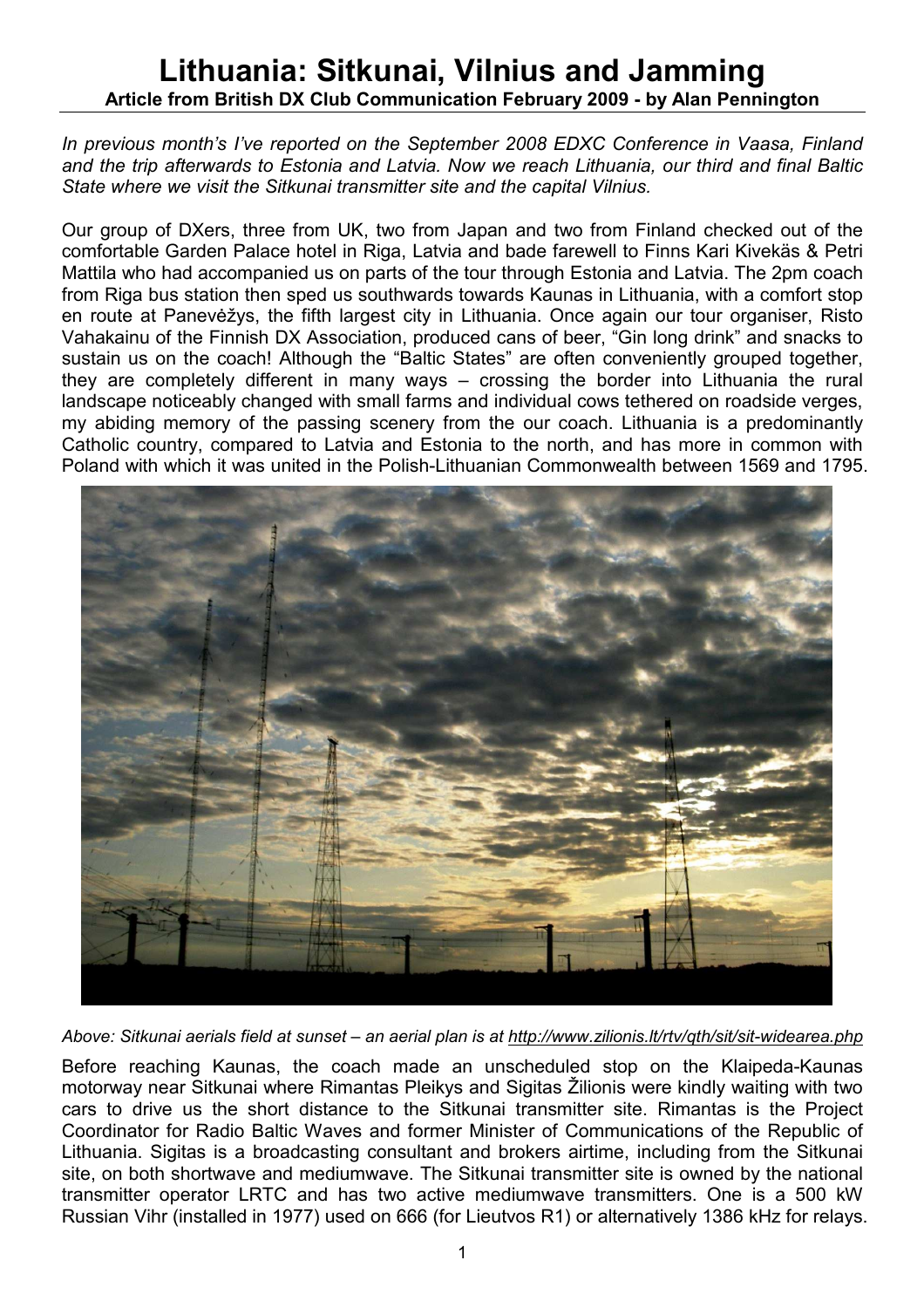



Above: Sign on the Sitkunai gatepost. Left: Yours Truly and the Continental SW transmitter.

The other mediumwave transmitter is a 150 kW Russian Shtorm (installed in 1964) on 1557 kHz (for relays). In addition, there is also one active 100 kW Continental shortwave transmitter that came into service on 1<sup>st</sup> April 1999. Of course when we visited in September we did not know that Radio Vilnius, who lease time on this transmitter from LRTC, were planning to

cease shortwave programmes from  $1<sup>st</sup>$  January 2009 (see DX News January for details). The shortwave transmitter is also used for various relays from Sitkunai that have included IRIB Iran, IBB's Radio Free Asia, The Mighty KBC and Radio Racyja in Polish to Belarus. Currently only KBC and Radio Free Asia are being relayed on shortwave, but Radio Racyja may resume broadcasts. There is a table of broadcasts from the Sitkunai site (plus the 612 kHz Vilnius site) at http://www.zilionis.lt/rtv/radio-am.php?e .

## Right: Rimantas points out the aerials to our party with the 1386 kHz MW aerial behind us.

Inside the entrance hall of the transmitter building we were told about the history of the site – on the wall there were old photos as well as a poster commemorating 75 years since the first Lithuanian National Radio station went on air in Kaunas in 1926. But construction of the station we were at in Sitkunai only started in 1939 and it wasn't used as a transmitter site until the late 1940s by the Lithuanian Soviet Republic. The empty transmitter building housed German occupying troops 1941-1944 and was then used as a primary school before reverting to its intended use. The transmitter hall itself was quite grand with a large chandelier, decorative rugs and potted plants! Plus of course all the cabinets for the transmitters mentioned above. In addition to the active transmitters there's also a back-up 150 kW transmitter for 666 kW plus 50 kW

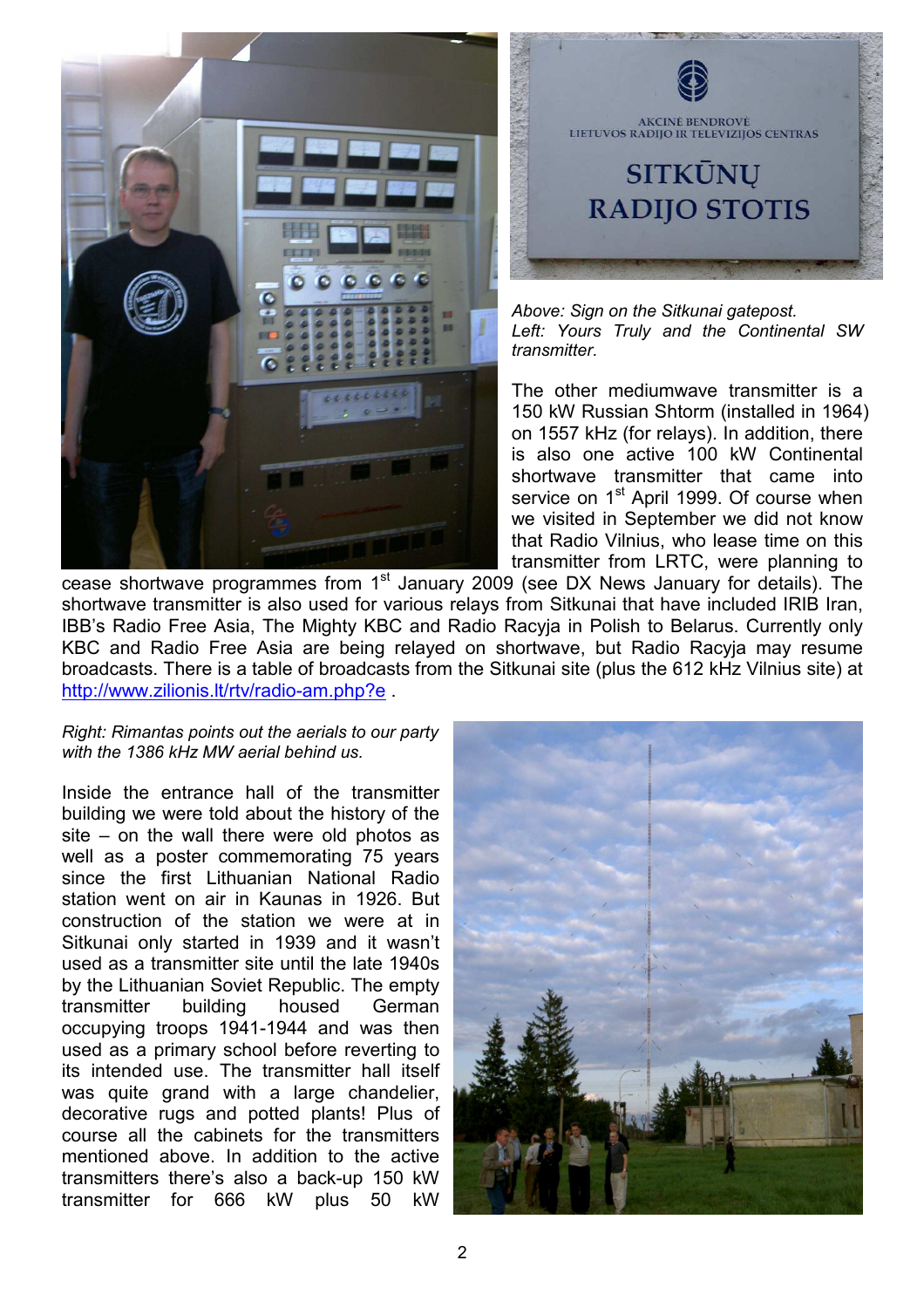decommissioned shortwave transmitter, both of 1950 vintage. We were pleased to see the hot air blasting from the vents cooling the transmitters was not wasted, but was being used to dry trays and strings of mushrooms!





Outside in the antenna fields dusk was approaching but we could still see five MW masts, two shortwave masts and six shortwave towers. Four of the towers still had SW aerials strung between them, the other two (to the south of the transmitter building) were no longer used. The two shortwave masts supported a curtain array beaming 310° to North America built in 2000. The highest mast is the 257-metre high medium wave mast used for 1386 kHz. Full details of the transmitters & aerials are on Sigitas's website at: http://www.zilionis.lt/rtv/qth/sit/index.php?e .



Left: Rimantas tells us the history of the studio at Sitkunai – (left to right) Michael Murray, Rimantas Pleikys, Toshi Ohtake, Juha Solasaari & Risto Vahakainu

Back inside the transmitter building, we visited the small radio studio there. It was from here in January 1991 that appeals to the outside world were broadcast when the newly independent Lithuania was under threat from the Soviet Army. Lithuania had

declared independence from the Soviet Union in March 1990, but this was not recognised by the USSR which imposed an economic embargo on Lithuania. The independence declaration was suspended after two months and Soviet troop numbers in Lithuania were increased. In January 1991 after a breakdown in independence talks, Soviet troops tried to suppress the Lithuanian media and attacked the TV station in Vilnius on 13th January, killing fourteen citizens (see below). The same day, a plea for help was broadcast from the Kaunas TV station and this was broadcast to the world in many languages from this small studio at the Sitkunai transmitter site. Rimantas Pleikys played us a reel-to-reel tape of this moving broadcast made from the studio we were in. In September 1991 the Soviet Union finally recognised Lithuania's independence and the last Soviet troops withdrew in 1993. Soviet troops had been in Lithuania since 1944.

Following our engrossing visit to Sitkunai, we stopped at a traditional Lithuanian restaurant and tried some very filling and greasy potato dumplings (cepelinai) stuffed with mincemeat – apparently a Lithuanian speciality. Then Rimantas and Sigitas drove our party down to the capital, Vilnius and to the hotel we had booked. However the Russian receptionist at the Comfort hotel denied all knowledge of the booking - fortunately the nearby Panorama Hotel had some rooms available still, so we didn't have to sleep on the streets of the Lithuanian capital that night!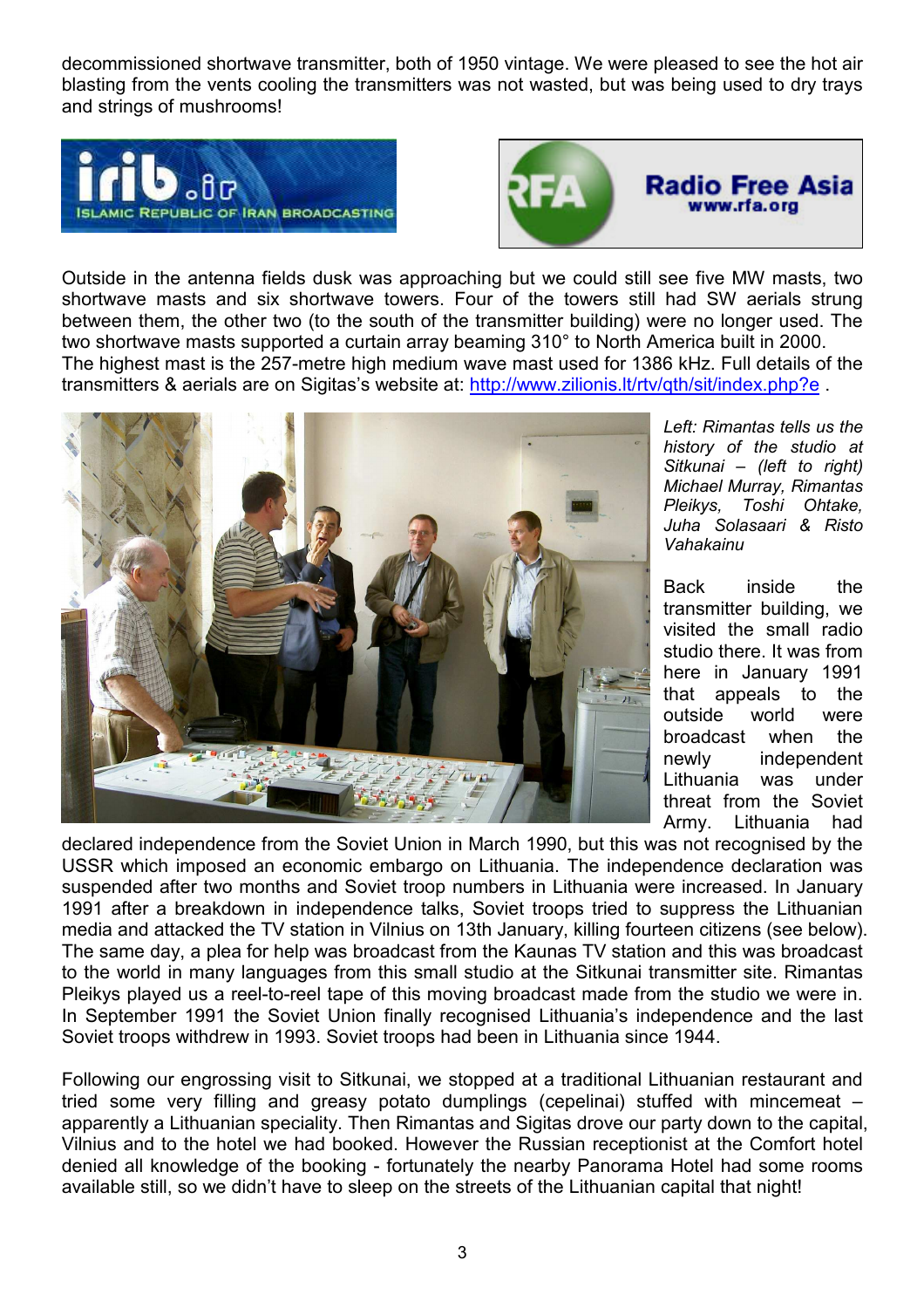

Soviet OIRT VHF band 71.81 & 68.24 MHz carrying European Radio for Belarus (ERB) – Vilnius is quite close to the Belarus border. There was also a transmitter for BBC World Service on 95.5 MHz. And there is an experimental DAB transmitter transmitting from the tower which we had heard quite well on Sigitas's car radio driving towards Vilnius the previous evening. In a room off the transmitter hall TV technicians monitored and switched the TV channels broadcast from the tower. We then ascended to the "Milky Way" cafe for coffee – a revolving restaurant which does a complete rotation in forty-five minutes, usually only rotating in the evening, but it was started-up especially for us! Unfortunately the view from the revolving restaurant was a bit milky as it was a misty morning!

## Right: 71.81 MHz VHF transmitter in the tower.

In the afternoon Sigitas was our guide on a walking tour of the sights of the old city of Vilnius. A feast of Gothic, Renaissance, Baroque and classical buildings around its medieval centre with a multitude of churches

The following morning, we visited the Vilnius TV Tower, the site of the tragic deaths on  $13<sup>th</sup>$  January 1991 as Lithuanian citizens tried to defend the TV station from Soviet troops and tanks. Outside a marble plaque and several wooden memorial crosses commemorate the fourteen citizens killed and seven hundred injured by Soviet bullets or tanks that night. One Soviet paratrooper was killed by nationalist fire. The last picture broadcast from the TV station that night was that of a Soviet soldier running towards the camera and switching it off. In the building at the base of the tower there is also a mural picturing the events of  $13<sup>th</sup>$ January 1991 and the faces of those killed.

The 326.5 metre high concrete TV tower was completed in 1980 and is the tallest building in Lithuania (but not as tall as the 368 metre TV tower in Riga we had visited two days previously!) We ascended the lift to the concrete saucer which houses the many radio and TV transmitters. Included amongst the transmitters was one still transmitting on the old



of all denominations – we could see why it's known as the "City of a Hundred Churches"! The historic centre of Vilnius is a UNESCO World Heritage site and we could not do it justice in one afternoon. Later, Dave and I bade farewell to our fellow DXers. We had booked an extra night in Vilnius, so were able to return to the old town and explore further the following morning. There was also time that afternoon to see the statue of musician Frank Zappa(!) before heading to the former KGB building in Vilnius that now houses the "Museum of Genocide Victims". The museum